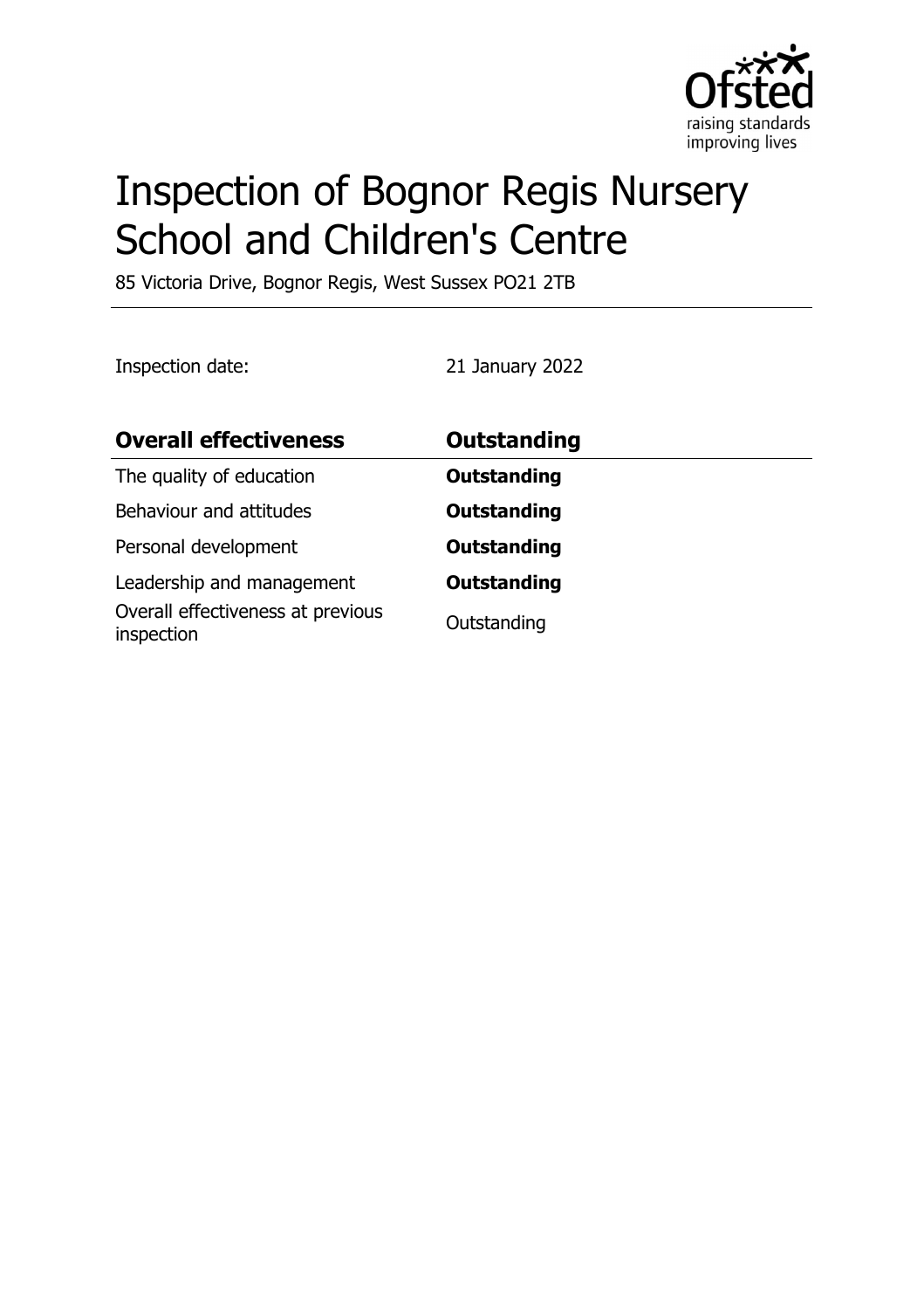

# **What is it like to attend this early years setting?**

#### **The provision is outstanding**

The leadership team and staff put children's emotional well-being at the heart of everything they do. They establish nurturing and caring relationships with children and their families and all children demonstrate they feel valued as unique individuals. Babies and young children benefit from warm interactions and separate from their parents and carers without hesitation. They are extremely motivated and eager to engage in the wide range of stimulating learning experiences staff provide. For example, children select their favourite books and cuddle up with staff to read stories. They show high levels of perseverance as they look for props and dressing-up costumes, and retell the story in their own words. Staff know children exceptionally well. They are highly skilled and know when to stand back or offer children support.

Children's behaviour is exemplary. They learn to share and respect other children at a very young age. For instance, toddlers sing songs to babies. They are extremely kind to their younger peers, play games, such as peekaboo, with them and pass them resources of interest. Staff are excellent role models and use positive praise and reinforcement to help children manage their emotions and learn acceptable behaviour.

Staff have high expectations for every child. Children with special educational needs and/or disabilities and those who speak English as an additional language receive extensive additional support and encouragement to enhance their learning experiences. All children make rapid progress in their learning.

## **What does the early years setting do well and what does it need to do better?**

- Leaders and staff work highly effectively with parents and understand children's individual care and learning needs exceptionally well. They have an outstanding overview of the curriculum and ensure that it is tailored to each child's individual next steps and learning goals. Every opportunity is taken to stimulate children's interest and increase their knowledge.
- Staff are highly skilled at supporting children's early language and communication development. They illustrate this as they seize the moment to introduce new vocabulary as children engage in water play. Children concentrate as they pour water through resources, such as colanders, and with support sing songs about the rain. Staff continually models language as children listen to the sounds the water makes as it splashes onto different surfaces.
- $\blacksquare$  The staff team are highly qualified and experienced. They have attended significant amounts of training to enhance all aspects of their practice and are encouraged to carry out their own research, which they disseminate to their colleagues. This leads to a skilful and highly organised staff team, who strive to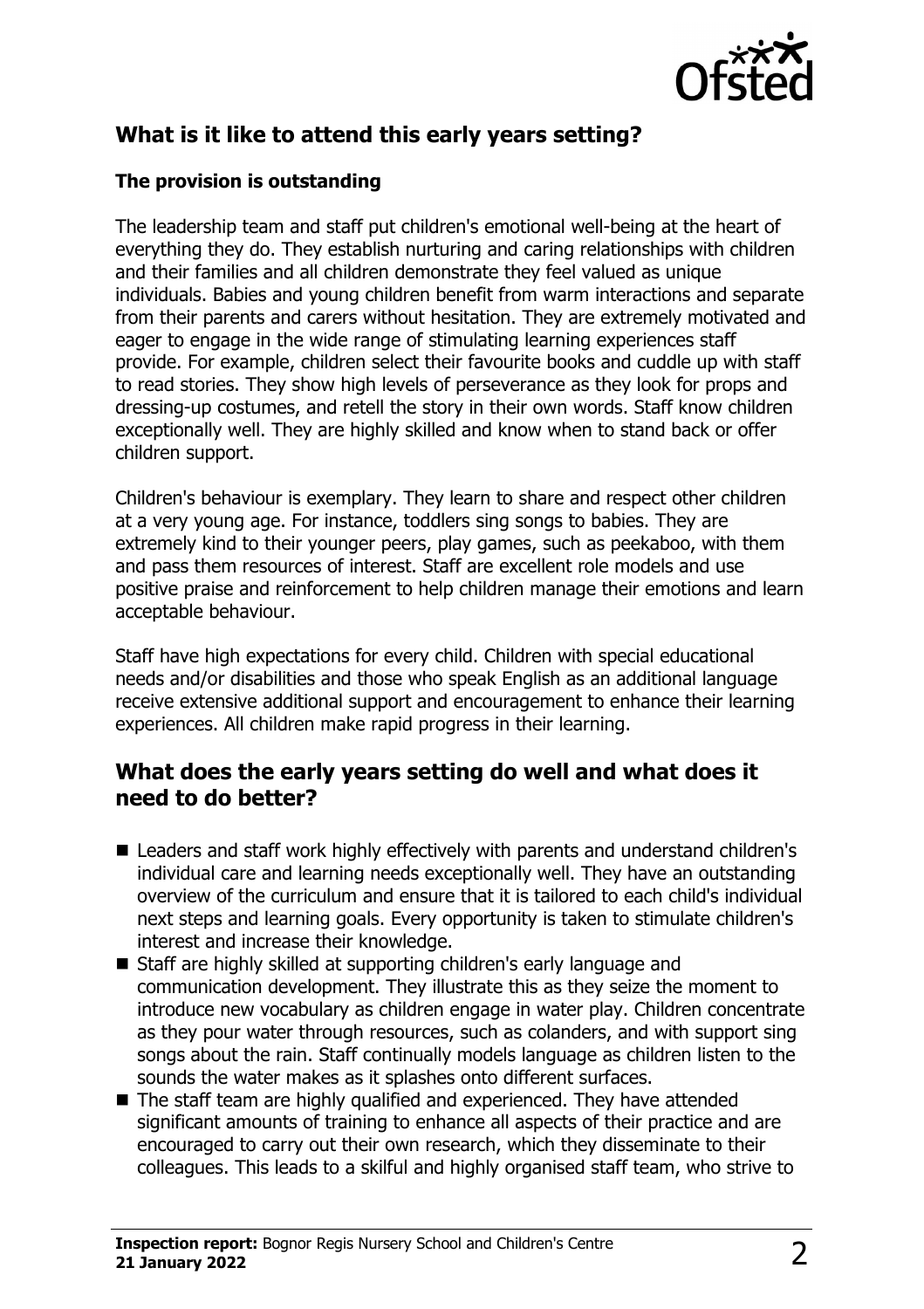

ensure every child can reach their full potential.

- Children develop a wonderful love of books and stories. Staff display books in all areas of the nursery and have initiated strategies that give children opportunities to take home books to read with their parents and carers. This enhances children's learning exceptionally well.
- $\blacksquare$  Staff have excellent partnerships with parents. Although parents are not entering the nursery, due to the pandemic, staff hold daily discussions at the entrance and share extensive information, including progress summaries through an online parent app. Parents comment on the excellent learning experiences that the staff provide for their children. They say staff offer them extensive advice, support and encouragement to help them continue with children's learning at home.
- $\blacksquare$  Staff work exceedingly well together. The extremely organised daily routines promote children's understanding of behavioural expectations exceptionally well. Staff are tuned into the individual needs of each child and use an abundance of strategies, such as visual aids, to help children manage their feelings and regulate their behaviour.
- Staff pay excellent attention towards supporting children's healthy development. For example, children have wonderful opportunities to explore different fruits, such as in water play. They discuss how fruit is good for their bodies and the different ways they can enjoy them, such as in drinks or as a snack.
- Staff support children to develop excellent physical skills. Babies show high levels of perseverance, stretching their core muscles as they reach for objects of interest. Toddlers and young children scoop rice and sand with diverse tools and children aged under two years skilfully pour drinks and use cutlery. Children frequently spend time outside and benefit from fresh air and extensive physical exercise. They make decisions in their play, problem solve and move resources, such as crates and guttering to initiate their own games. Staff foster opportunities to promote children's understanding of personal safety and explain why they need to wear helmets when using tricycles, for example.

# **Safeguarding**

The arrangements for safeguarding are effective.

Staff have an exceptional knowledge of how to keep children safe. They have an excellent understanding of the signs that may indicate that a child is being abused. This includes wider safeguarding issues, such as internet safety. Leaders continually test the staff's knowledge of safeguarding through scenarios and questions. Staff note any patterns in children's absence and check to make sure there are no concerns about a family's well-being. Staff constantly supervise babies and children to minimise accidents and keep them safe. There are first-class recruitment and vetting procedures in place to ensure staff's suitability.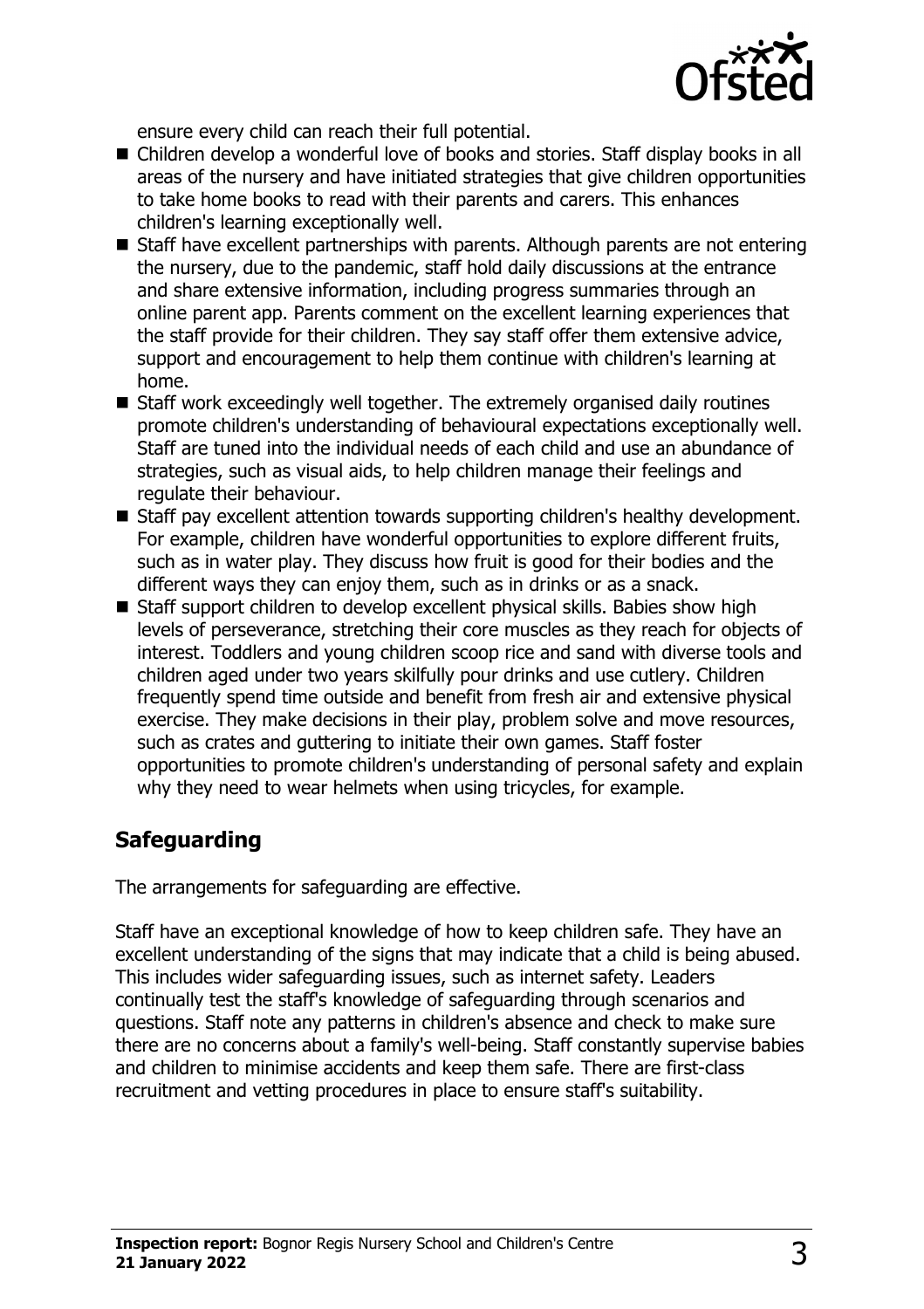

| <b>Setting details</b>                         |                                                                                      |
|------------------------------------------------|--------------------------------------------------------------------------------------|
| Unique reference number                        | EY287796                                                                             |
| Local authority                                | <b>West Sussex</b>                                                                   |
| <b>Inspection number</b>                       | 10128594                                                                             |
| <b>Type of provision</b>                       | Childcare on non-domestic premises                                                   |
| <b>Registers</b>                               | Early Years Register, Compulsory Childcare<br>Register, Voluntary Childcare Register |
| Day care type                                  | Full day care                                                                        |
| Age range of children at time of<br>inspection | $0$ to $3$                                                                           |
| <b>Total number of places</b>                  | 28                                                                                   |
| Number of children on roll                     | 47                                                                                   |
| Name of registered person                      | Bognor Regis Nursery School Governing Body                                           |
| Registered person unique<br>reference number   | RP524626                                                                             |
| <b>Telephone number</b>                        | 01243 642924                                                                         |
| Date of previous inspection                    | 25 April 2016                                                                        |

## **Information about this early years setting**

The daycare provision at Bognor Regis Nursery School and Children's Centre registered in 2004. It opens from 8am to 6pm, Monday to Friday, for 50 weeks of the year. There are 13 members of staff, 12 of whom hold suitable early years qualifications. Of these, one member of staff has a relevant early years qualification at level 7 and one has a level 6 early years qualification. The nursery is in receipt of funding for children aged two years.

## **Information about this inspection**

**Inspector** Jane Franks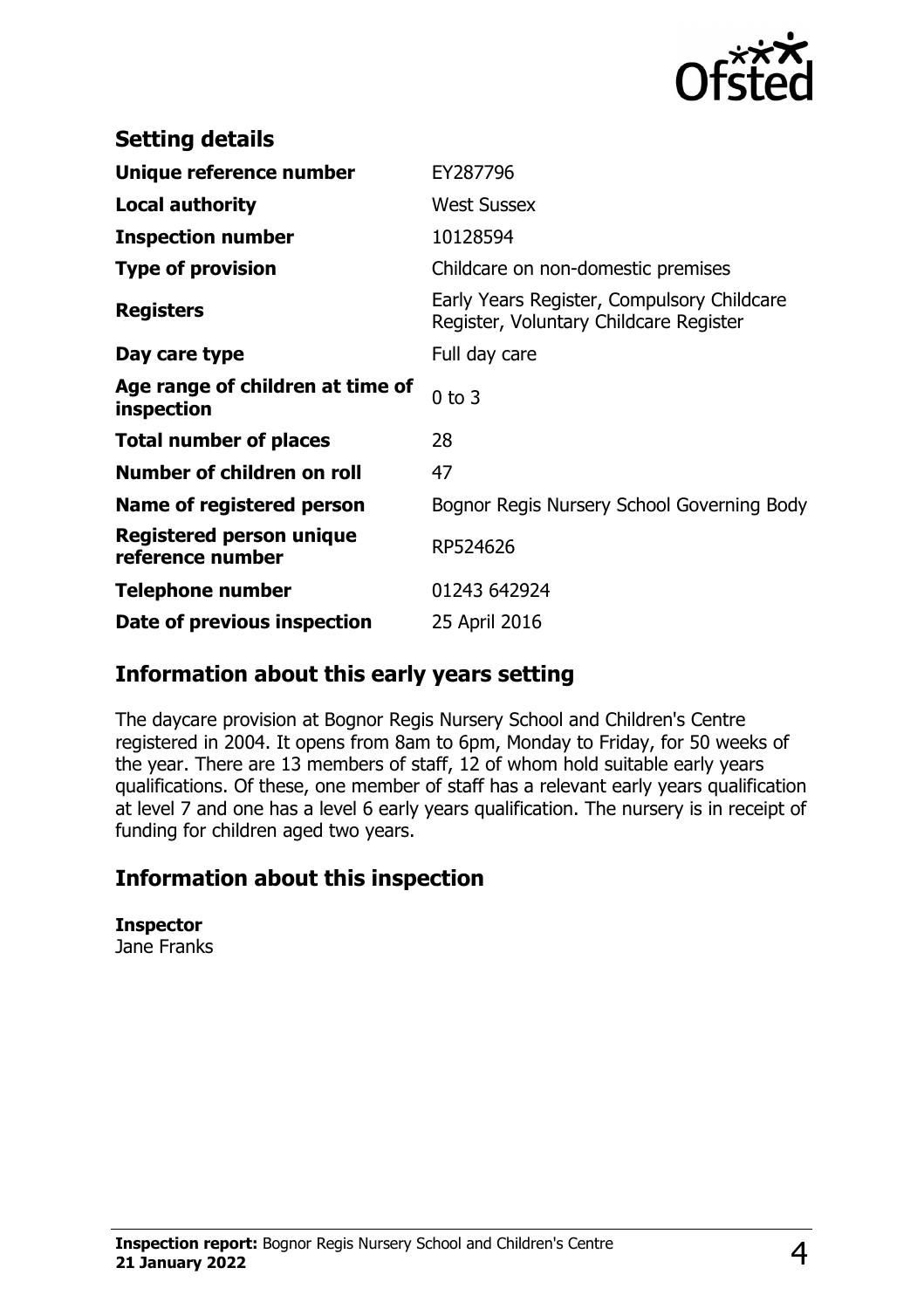

#### **Inspection activities**

- $\blacksquare$  This was the first routine inspection the setting received since the COVID-19 pandemic began. The inspector discussed the impact of the pandemic with the provider and has taken that into account in her evaluation of the setting.
- A meeting was held between the inspector, the provider and the lead practitioner.
- $\blacksquare$  The inspector looked at a selection of documentation and checked the suitability of staff working with the children.
- The inspector carried out a joint observation with the lead practitioner.
- $\blacksquare$  The lead practitioner and the inspector completed a learning walk together. They observed staff's teaching practice during activities and discussed the curriculum.

We carried out this inspection under sections 49 and 50 of the Childcare Act 2006 on the quality and standards of provision that is registered on the Early Years Register. The registered person must ensure that this provision complies with the statutory framework for children's learning, development and care, known as the early years foundation stage.

If you are not happy with the inspection or the report, you can [complain to Ofsted](http://www.gov.uk/complain-ofsted-report).